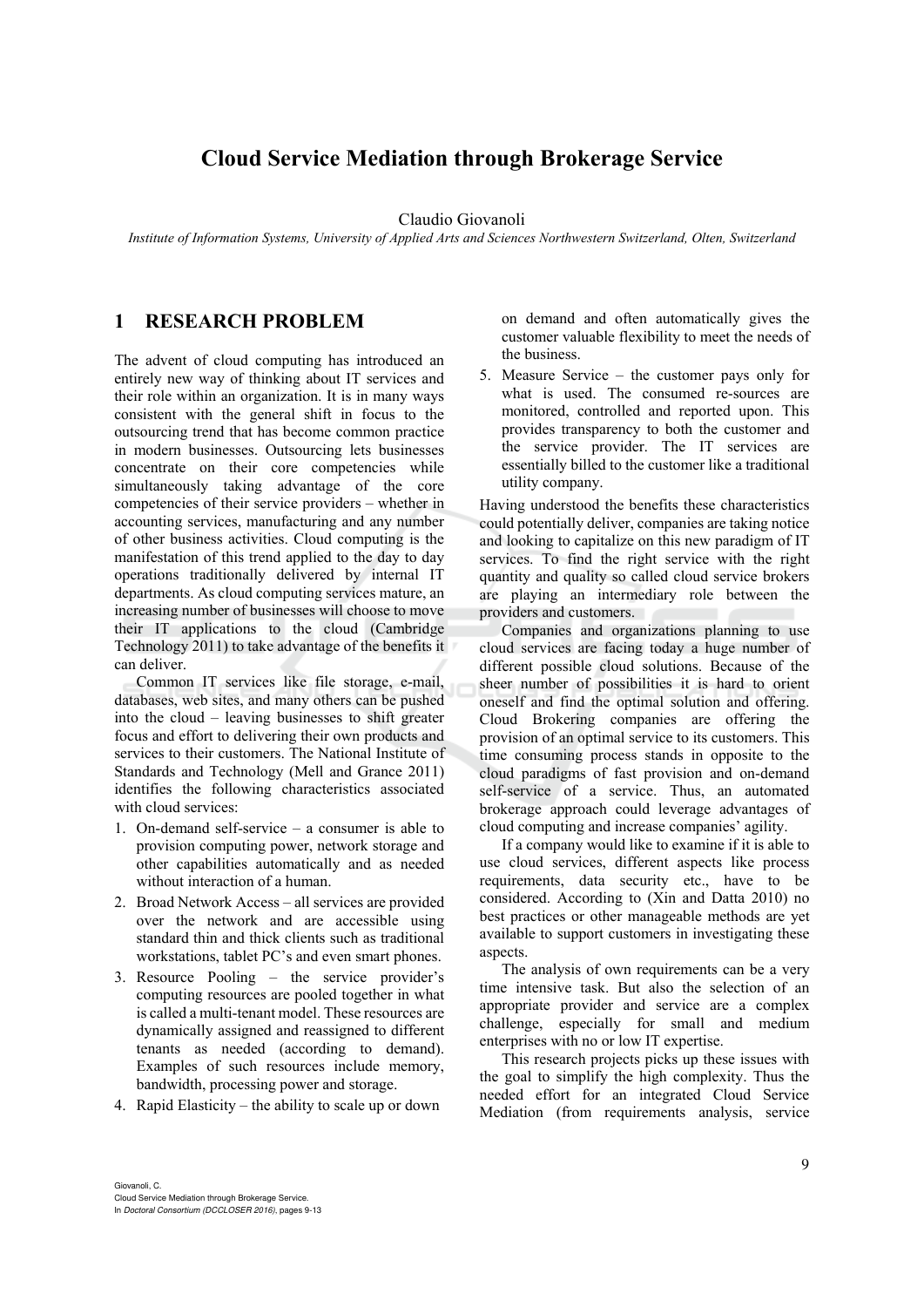classification and the appropriate mapping) should be diminished.

Therefore the thesis statement is defined as follow: There exists a method to mediate cloud services based on user requirements and cloud service quality properties. This method is easy to use for customers and can deliver automatic decision support.

### **2 OUTLINE OF OBJECTIVES**

This research project foresees three main objectives, which can be identified as a part of such an integrated Mediation Broker approach. The main goal is to support SME's using cloud services and to simplify the due diligence process. From a scientific point of view, this means that three main aspects have to be investigated:

- How can customers easily define, collect and describe their business and functional requirements. Thus, a requirements evaluation method has to be developed. Main properties of such a method should be:
	- a. Simplicity to understand for business; defining a language which makes Cloud necessities understandable for people with a low technical affinity
	- b. Easy to use; in this case the project is intended to find an appropriate form of self-services for the needs assessment and service selection. A high degree of self-explanation of the operation of the system is aimed. The usage of the self-service should be as simple as possible to gain access to the required information.
	- c. Machine readable; whereas results are derived from the customer analysis, they will be used for input for the mapping component, this must also be described and understandable for the mapping system
- Cloud services must be identified, described and have to be classified qualitative and quantitative so that a statement of compliance with the claimed customer requirements can be made. Areas for classification criteria could be for example:
	- a. Contractual aspects
	- b. Operational processes
	- c. Properties of Service Level Agreements
	- d. Training and Support
	- e. Interfaces and Interoperability
- How can data from I and II be automatically

mapped to derive an optimal match of cloud service quality and customer requirements.

The following figure should give a short impression on the entire system, beginning at the requirements assessment, to the service classification and finally the mapping of the services to the requirements.



Figure 1: Cloud Mediation.

The three main objectives can be summarized as follow:

- 1. Defining and developing a method to collect customer's business and functional requirements with regards to a cloud service. The method has to be easy to understand and usable for users without IT background.
- 2. Defining a classification and weighting scheme for cloud services with regards to service quality.
- 3. Evaluating an appropriate technology for mapping data retrieving from objective 1 and 2. Based on the chosen technology a proper system has to be developed to mediate cloud services easily to the customer.

## **3 STATE OF THE ART**

The functionality and the role of a so-called Cloud Brokers are discussed at international level for some time. According to the National Institute for Standards and Technology (NIST), there exist the following three forms of brokering services in the cloud environment (NIST 2013):

- Service-Intermediation: A cloud broker adds a given service by improving the ability of some specific services for cloud consumers. Such added-values can be a management access, personnel management, performance reporting, enhanced security, etc be the actual service.
- Service Aggregation: A cloud broker combines and integrates multiple services into one or more new services. The broker provides data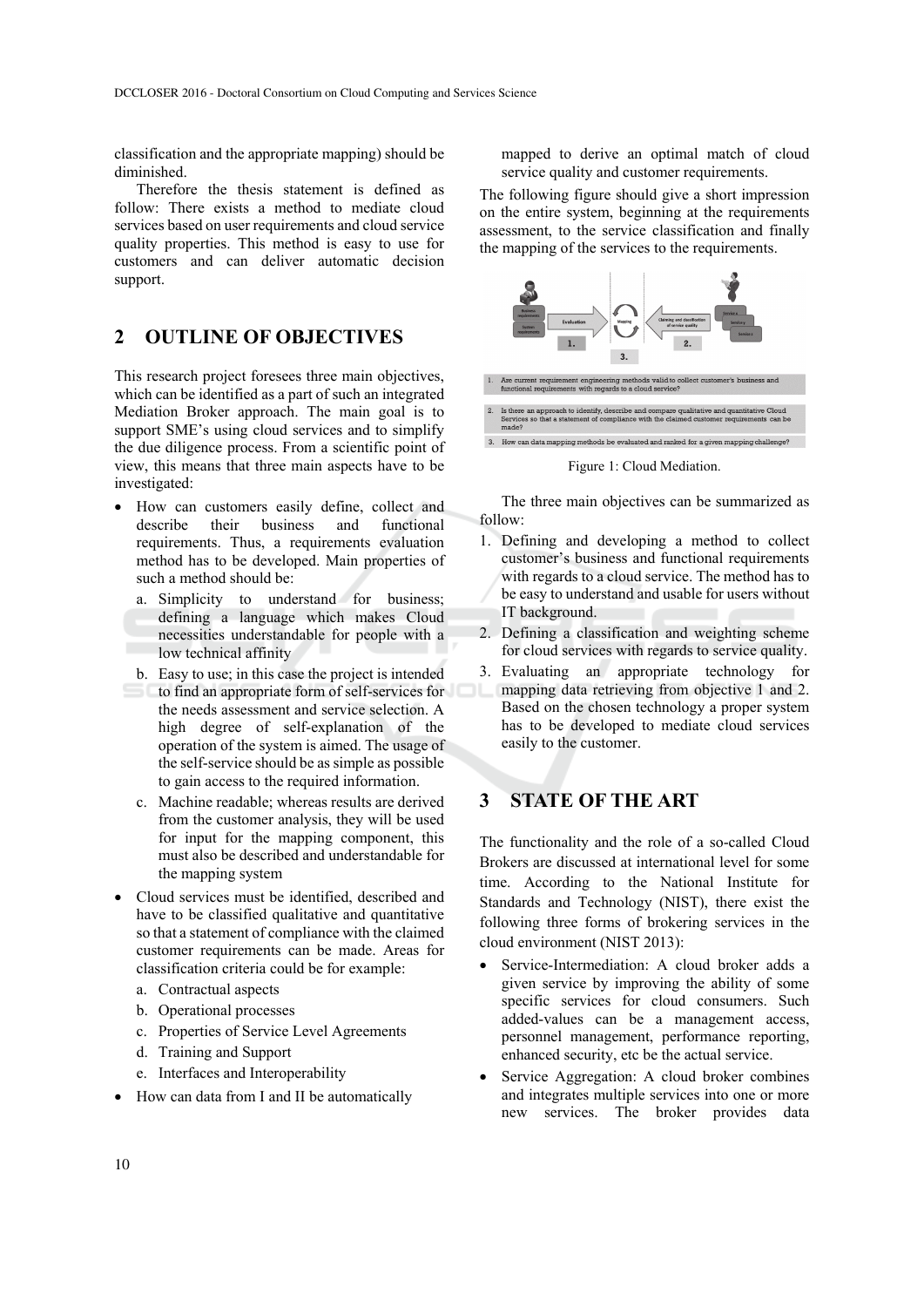integration and ensures the secure data movement between the cloud consumer and multiple cloud providers.

 Arbitrage-Service: Service arbitrage means that a broker can choose from different services from various providers. A cloud broker, for example, can choose a suitable selection (Cloud Service Selection) out of various offerings based on different criteria.

Whereas on the field of intermediation and aggregation (e.g. on the topic of interoperability) already a lot of scientific effort takes place (Sundareswaran et al., 2012) and various solutions are available (Sun et al., 2013; Gartner, 2013), there is only limited knowledge and on a high level of abstraction in the field of arbitration (Kalepu et al., 2003; Mondal et al., 2010; Buyya et al., 2012). At this level first scientific efforts were taken of Buyya et al. (Buyya et al, 2012; Garg et al., 2011). Buyya looks such a broker as a central role for a market-oriented approach of cloud services (Garg et al., 2011).

Silas et al., (Silas et al., 2012) propose a service middleware for efficient service selection. By using the ELECTRE methodology of the selection process is approached as a multi on criteria decision problem. Many criteria, such as response time, service costs, responsiveness, trust, scalability, performance, flexibility thereby influence the selection process. Deng et al. (2011) used for service selection also a multi-criteria decision-making process, which is based on the Fuzzy-AHP (Saaty, 1986) and TOPSIS method.

Furthermore, (Deng-Neng et al., 2011) is using trust as the sole criterion for the selection of service providers. Garg et al., (2012) focus their work on the indexing and classification of the provider, which is required for a service switching. A so called cloud service index with parameters such as service type, price unit, security provider is used. The whole concept is based on the provision of data by the respective provider and thus does not provide independence from the service provider.

The existing activities focus either on the side of the classification of services or the decision support methods for the customer. Grag et al., (2012) and Hussain (2011) also complain about that today's cloud based service evaluation and selection methods and in particular functional requirements. For a successful service selection and service mapping but also the business needs, as well as non-functional requirements such as potential regulators, Performance, Support etc. must be considered and the service characteristics are com-pared.

The field of Business / IT Alignment (BITA)

seems to be suitable. BITA aims to align, adapt and integrate business strategy, IT strategy, business infrastructure and IT infrastructure with each other (Henderson et al., 1993; Papp, 2001). In this field there exist various approaches (plugIT, 2012, Wolf et al., 2011) on how BITA has to be applied and used. However, these methods are not suitable for the selection and placement of cloud services, because of the time consuming processes. Such as experiences from the plugIT project (2012) have shown in other areas, the efforts of such frameworks are not practical for the users.

With regards to the mapping mechanism, the complexity of such structures have to imply that corresponding comparison algorithms have to have a high tolerance for structural deviations without harming the semantic content of the compared entities. One way to take this into account are approximate comparison methods based on similarity-based reasoning. Among them there exists a wide range of techniques including Case Based Reasoning techniques such as example-based reasoning, instance-based reasoning, memory-based reasoning, or analogical reasoning (Wolf et al., 2011; Aamodt, 1994).

### **4 METHODOLOGY**

At this stage of the research project, pragmatism is the right stance, because it offers the greatest flexibility within the research project. The disruptive nature of cloud computing and the resulting complexity within the vendor landscape might still hold sur-prises along the way. As research progresses and knowledge for the development of a mediation broker will mature, it is crucial in this research to adapt quickly.

As discussed in the previous chapters extensively, cloud computing evolves at a great pace and the focus in this market changes constantly. As a consequence it is getting more difficult to keep the pace and stay on top of things in the shifting cloud environment. This rapid evolvement in its early stage makes it even harder to develop a robust theory to test and validate (i.e. deductive reasoning), which could withstand the disruptive nature of cloud computing. However, literature is available in this area, which would favour a deductive approach thoroughly. As a pragmatist and while looking be-yond the horizon, it might be meaningful to combine both approaches. In the first stage the inductive approach helps to break down the complexity and explore the transition in the cloud vendor market. Then, in a second stage when the complexity decreased and less debate is excited,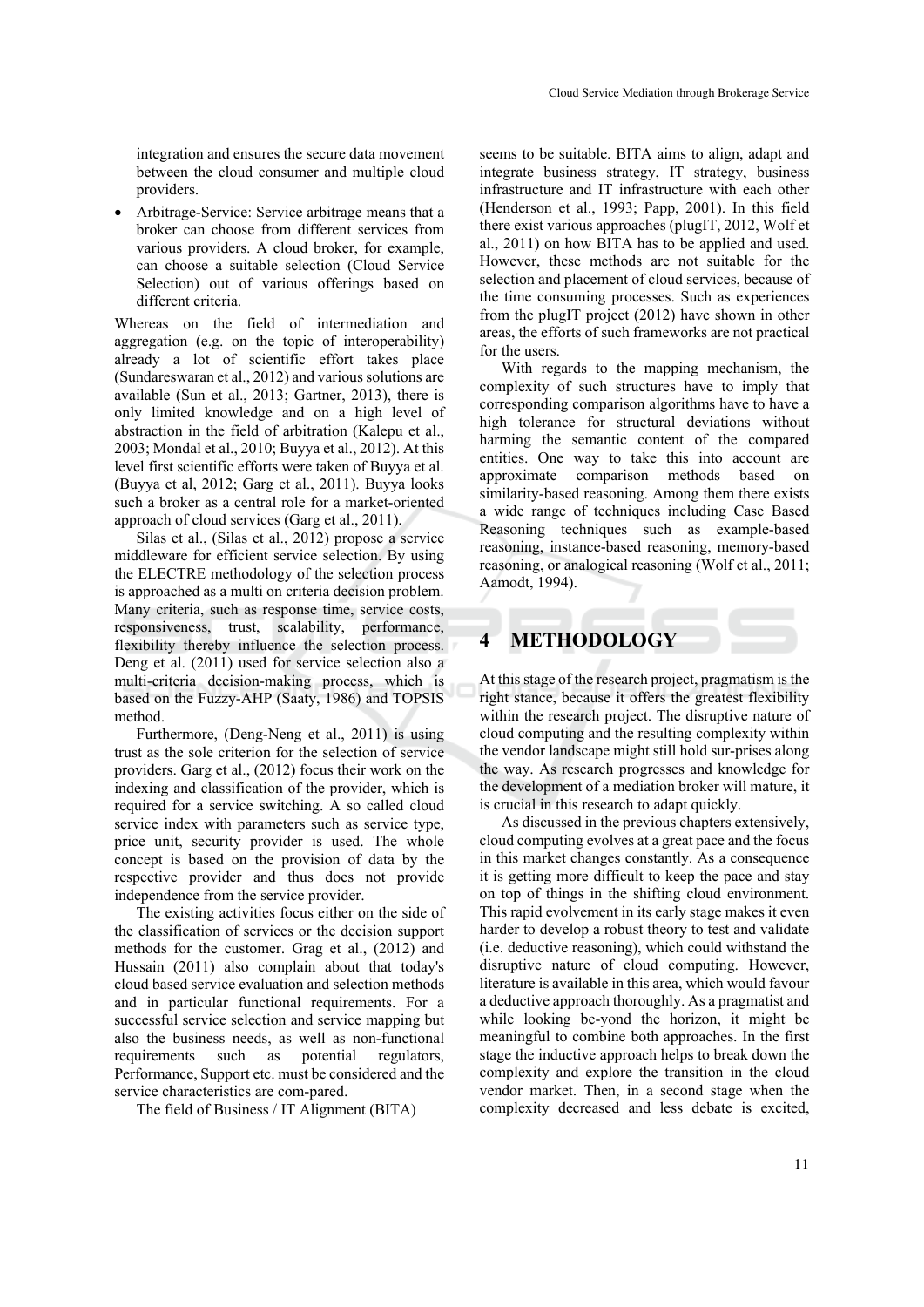deductive reasoning can complement research with more pro-found theories and results. Finally, the foreseen approach is to collect data first and then develop a theory out of it while keeping in mind that deductive reasoning still will be applied in a later stage.

- Strategy: Design Research, also referred to as Design Science research (Vaishnavi 2007) is particularly suited to Information Science research and is grounded in the types of research questions that are often asked within this field (Vaishnavi, 2007). This research will follow the process steps as described by (Vaishnavi, 2007), which requires looking at the problem of service brokerage in a cloud environment and extracting possible solutions from the existing knowledge.
- Time Horizon: the intended research will follow a cross-sectional approach as it is per-formed at a particular point in time.
- Data Collection: with regard to the Design Science Research phases (Vaishnavi, 2007) the following data collection methods and partners are intended:
	- o Awareness of the Problem: in this phase literature review will be conducted and interviews with governmental partners and SME Associations will be held.
	- o Suggestion: in the suggestions phase interviews and workshops with different responsible roles within SMEs, Expert Interviews with Consultant e.g. Auditors and Scientific Experts will be held. First artefacts will be developed in cooperation with technical experts
	- o Development: developing of prototypes with technical experts from software developing companies and scientific experts.
	- o Evaluation and conclusion: for the evaluation different test cases will be prepared and afterwards tested with potential customers from (SMEs and governmental institutions). Results will be discussed with technical and scientific experts.

### **5 EXPECTED OUTCOME**

This PhD project is closely coupled with the CLIMB research project funded by Swiss Commission for Technology and Innovation. The author is also CLIMB's project lead. Goal of this project is to develop and establish kind of a Service mediation

broker based on the Star Audit Certification. Thus, the outcome of this PhD project is two folded. On the one hand there will be a practical outcome. It is expected to develop a software, which (i) supports customer to identify their needs regarding cloud services, which (ii) offers to providers the opportunity to classify their services and to compare it with other providers and (iii) which maps these described services with the claimed client requirements and gives a valuable recommendation of appropriate services.

On the other hand it is expected that the project will bring some scientific contributions like:

- A method to collect customer's business and functional requirements with regards to a cloud service. The method has to be easy to understand and usable for users without IT background.
- An evaluation method for benchmarking data mapping methods based on a given mapping challenge.
- A classification and weighting scheme for cloud services with regards to service quality.
- A Cloud Service Description method to collect and compare cloud service properties.

# **6 STAGE OF THE RESEARCH**

#### **6.1 Work in Progress**

There are currently several activities in progress.

**ATIONS** 

- With regards to the requirement elicitation part, there an in depth literature review on requirements engineering has been executed to gain insights on current trends and techniques in this field. Furthermore first expert interviews have been made to identify the need and gap for a new requirement evaluation method for cloud services.
- A first identification and analysis on different mapping candidates like AHP, Fuzzy AHP, Graph matching, Ontology, Rule Engine, ELECTRE, TOPSIS, Statistical methods, term-based matching and preference matrix has been done. Currently a list of evaluation criteria are setup to compare and classify these candidates.
- State of the art on cloud brokering approaches. As result a draft categorisation on different cloud brokering approaches and cloud service selection has been made (e.g. service intermediation, service aggregation, service arbitrage (service mediation internal vs external)).